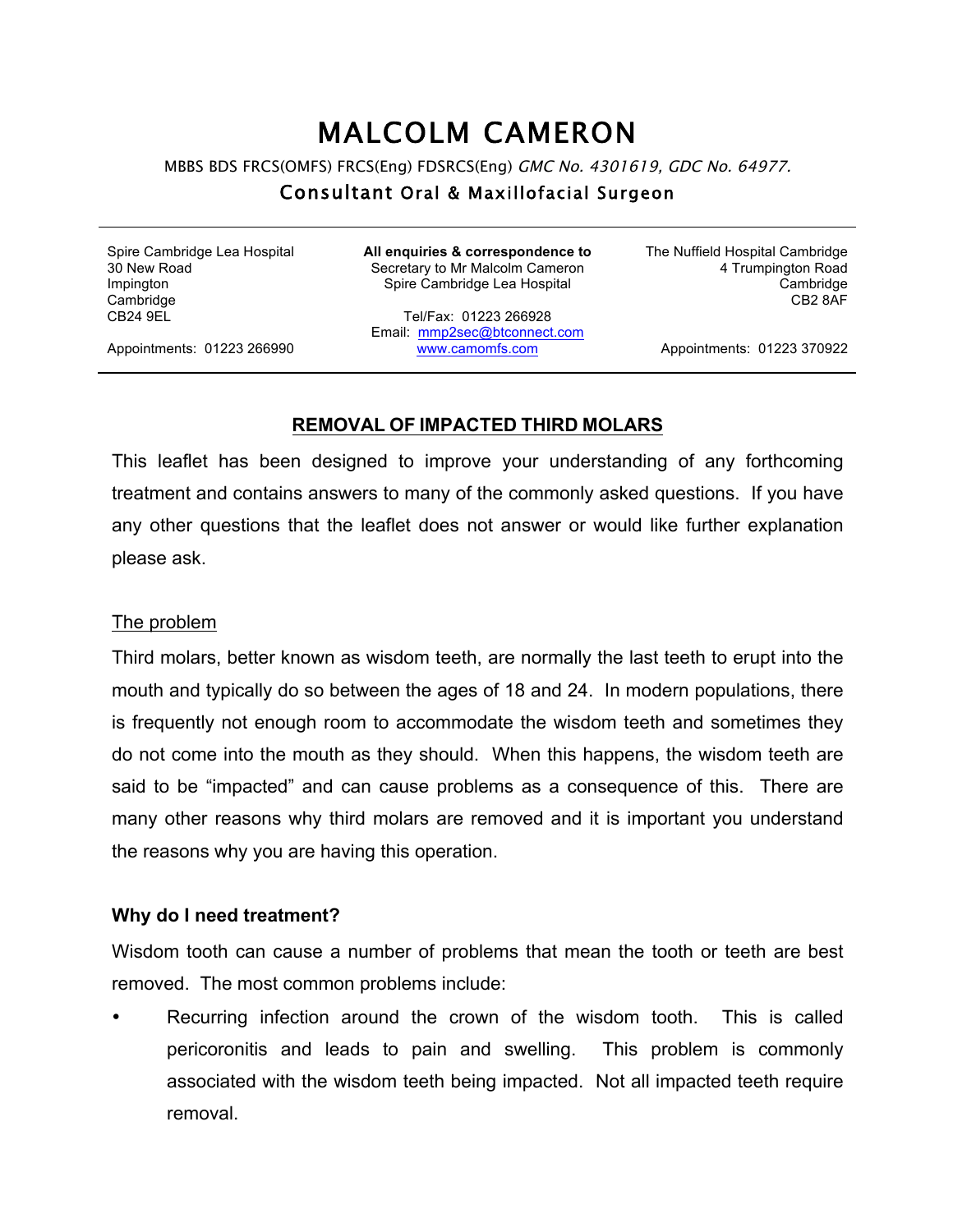- Decay in the wisdom tooth or sometimes the tooth in front.
- Food packing between the wisdom tooth and the tooth in front which cannot be cleaned away by normal methods leading to problems with oral health.
- Cysts can form around the wisdom tooth. A cyst occurs when fluid fills the sack that normally surrounds the developing wisdom tooth.
- Further guidance on the reasons why third molars are removed can be found online on: www.nice.org.uk/guidance/ta1

# **What does the treatment involve?**

It is often necessary to make a cut in the gum whilst removing a wisdom tooth. In some people, it may also be necessary to remove some bone surrounding the crown of the tooth and occasionally divide the tooth into 2 or 3 pieces in order to remove it safely. Once the wisdom tooth has been removed the gum is put back into place with stitches. These stitches are dissolvable and take around 10 days to two weeks to disappear.

# **What type of anaesthetic is used?**

A number of options are available and depend on how difficult the wisdom tooth is to remove:

- **Local anaesthetic** this is an injection into the gum surrounding the wisdom tooth, similar to that given by a dentist for a filling in a tooth. The injection takes a couple of minutes to work and means that you should feel no pain while the wisdom tooth is removed. You will of course still feel pushing and gentle pressure. Local anaesthetic is the best option for wisdom teeth that are straightforward to remove.
- **Local anaesthetic with sedation**  this is when local anaesthetic is supplemented by the use of sedation which makes the procedure more tolerable. The patient is not fully asleep and remains responsive although they may not remember anything about the operation itself.
- **General anaesthetic** A general anaesthetic means you will be completely asleep whilst the wisdom teeth are taken away. It is often the best option for people having multiple teeth removed or when they are difficult to extract.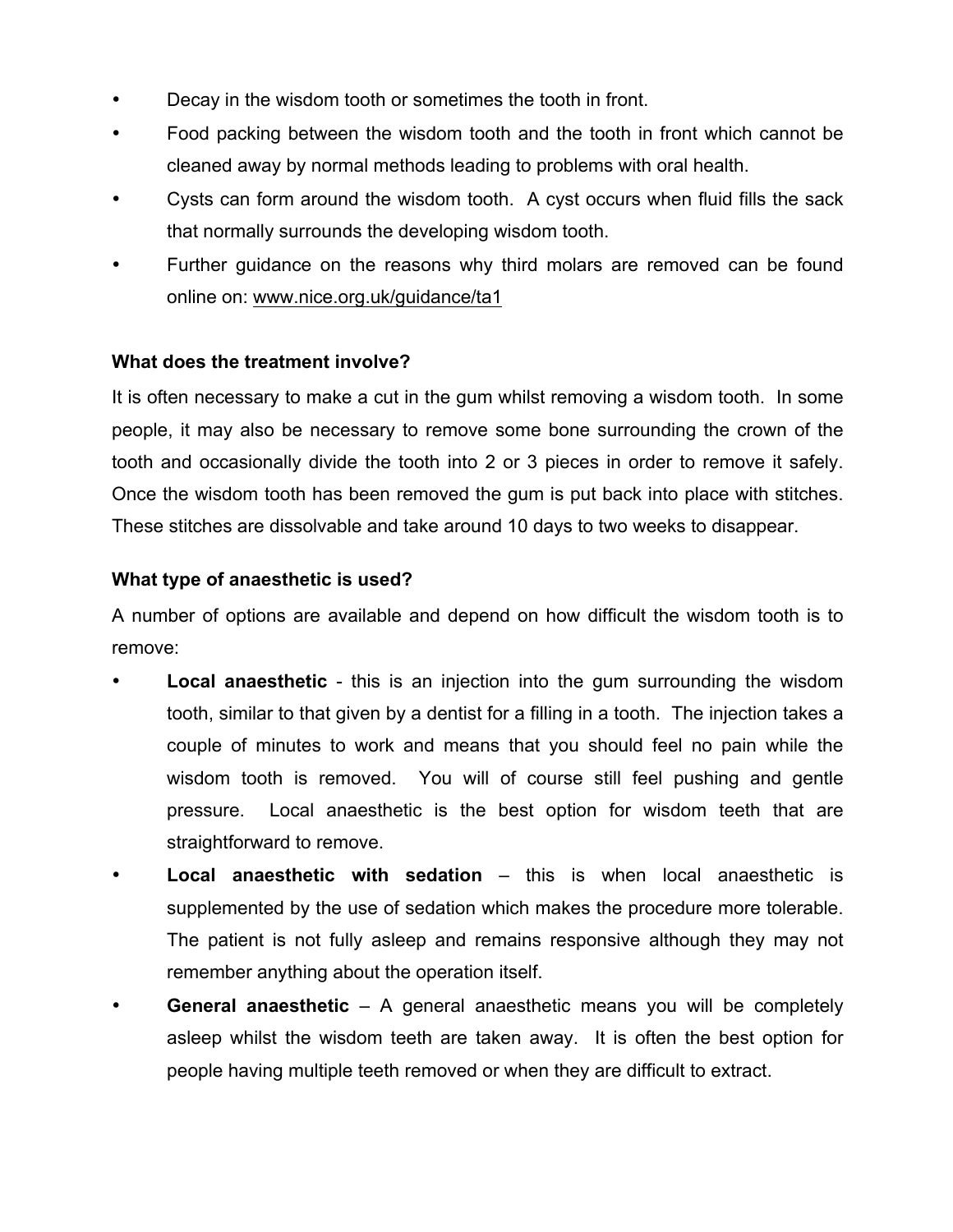## **What are the main risks in having the wisdom teeth removed?**

Near to the lower wisdom teeth are two important nerves; one sits below the wisdom tooth and brings the feeling from the lower lip and chin and the other takes the feeling to the tongue including taste. These nerves are at risk during surgery and this can lead to altered sensation affecting the lip, chin or tongue or all three areas.

Removal of upper wisdom teeth can create a communication or hole between the mouth and air sinus above. This can lead to air passing between these sites and the risk of infection.

Removal of wisdom teeth does cause bleeding but this normally stops fairly quickly. Persistent bleeding is a nuisance but normally responds to straightforward treatment quickly.

## **How long does it take to remove a wisdom tooth?**

This depends on the type of impaction and other factors such as age, sex and build. Some wisdom teeth may take only a few minutes to remove whilst the more difficult ones may require removal of bone from around the tooth with a drill and then the tooth may have to be cut into pieces. This can require 20 minutes or more per tooth to remove. If you are having the procedure under a general anaesthetic you will be asleep before and after the actual operation and then spend some time in recovery whilst waking up.

## **Is there much pain or swelling after the removal of wisdom teeth?**

It is very likely that there will be a degree of discomfort and swelling both inside and outside your mouth following surgery. This is usually most noticeable for the first three days and may take up to two weeks before all the soreness goes. You may also find that your jaw is stiff and you may need a soft diet for a week or so. You are likely to require regular painkillers such as paracetamol and ibuprofen. You may be given an antibiotic during and sometimes after removal of your wisdom teeth. There may be some bruising of the skin of your face that can take up to a fortnight to fade away.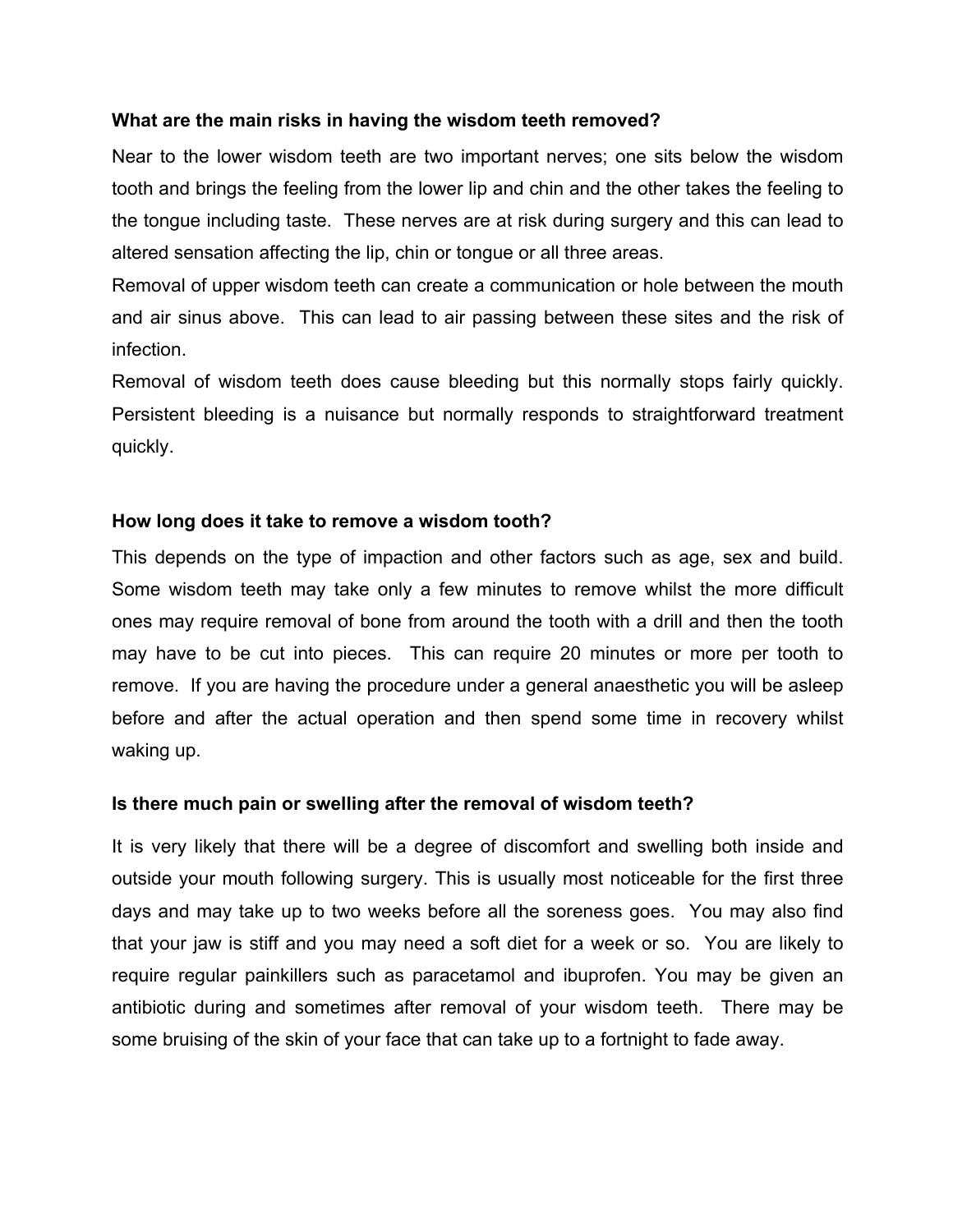#### **Is there anything else I need to do after the extractions?**

It is important to keep the extraction sites as clean as possible for the first few weeks after surgery. This may be difficult because it is sore and if this is the case it is best to keep the area free from food debris by gently rinsing with a mouthwash or warm salt water (dissolve a flat teaspoon of kitchen salt in a cup of warm water) commencing on the day after surgery.

#### **Do I need to take any time off work?**

Sometimes it is necessary to take a few days off work and avoid strenuous exercise following removal of wisdom teeth. If you have had a general anaesthetic used you should not drive. (Many doctors recommend that you do not drive for 48 hours after a general anaesthetic). It is always wise to rest after surgery, even if local anaesthetic only is used.

#### What are the possible problems?

- The natural response following removal of wisdom teeth is pain, swelling and stiffness. This is more noticeable the more difficult the procedure is.
- Although there will be some bleeding at the time this usually stops quickly and is unlikely to be a problem if the wound is stitched. Should the area bleed again when you get home this can usually be stopped by applying pressure over the area for at least 10 to 20 minutes with a clean rolled up handkerchief or swab. If the bleeding does not stop, please contact the clinic or hospital where your treatment was carried out.
- Infection is uncommon.